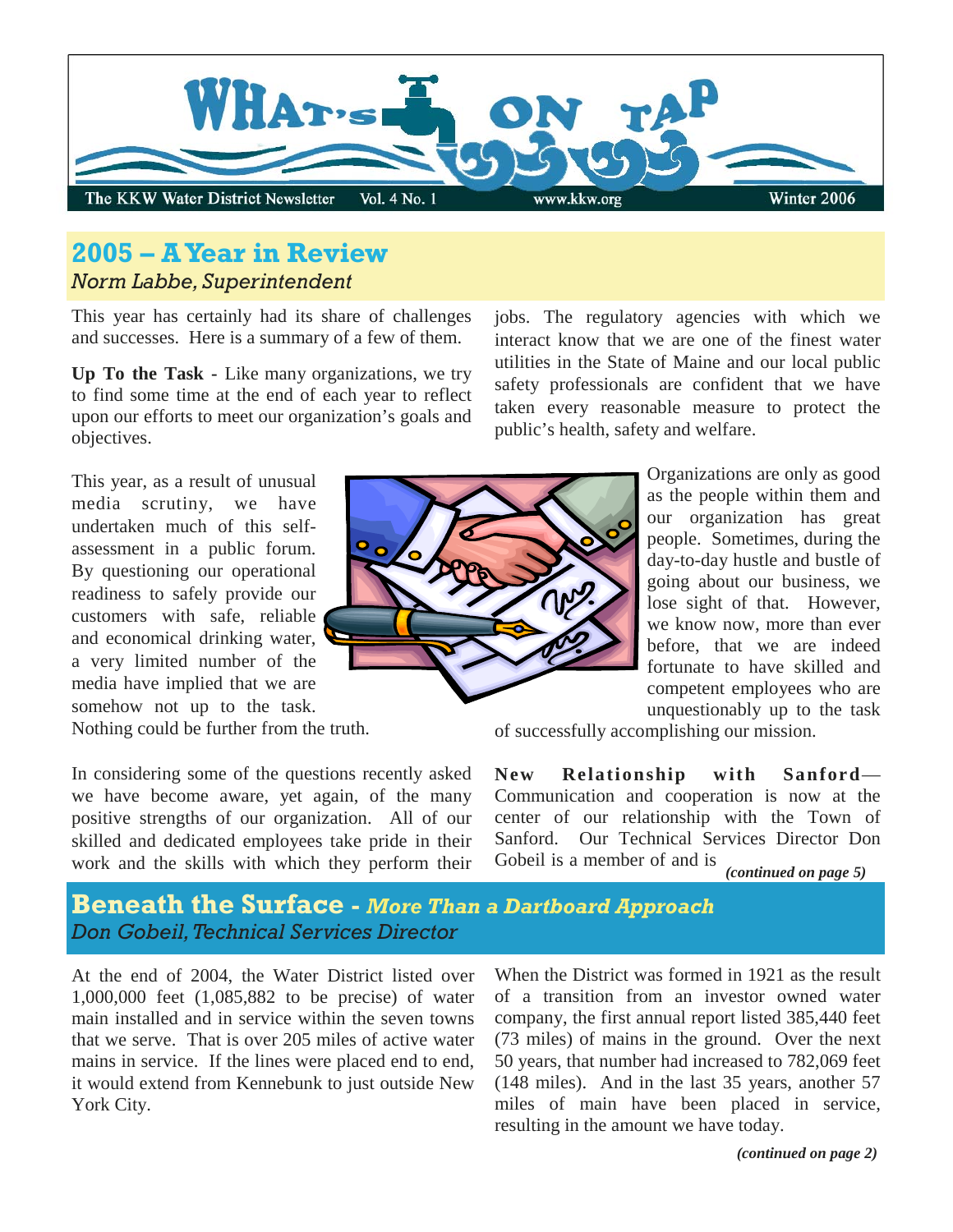### **Beneath the Surface (continued from page 1)**

What do these numbers mean and how does it effect how our District plans for the future? A general rule of thumb for water systems is that 1% of the mains should be replaced every year. This would theoretically result in replacing the entire distribution system in 100 years. For our system, that would be 10,000 feet per year as a general guide. This is above and beyond all the new mains that are installed as part of the normal growth cycle.

Starting with this goal, how do we identify and prioritize a list of projects on a yearly basis in the most efficient manner? We begin by gathering information from

several sources, both internally and externally to help us. We know the age of any main within our distribution system. We still have in service approximately 23% of our total system that was in place in 1921. So there is no shortage of replacement candidates available based on age alone. Next we track locations that have a record of poor or deteriorating performance; either because of frequent breaks or aesthetic (color & odor) water quality. We also target mains that, because of growth or system needs, should be greatly increased in size.

We then communicate with the public works departments and sewer districts of the towns we serve to get a list of their upcoming road maintenance, paving or sewer projects. This is also done with the State Department of Transportation for work slated on State highways. We prioritize a replacement project to the top of our list if we know the area is scheduled for another public infrastructure upgrade or installation. We have, on many occasions, dovetailed a project with those of

> other agencies in a way that dramatically improves overall cost efficiency while lessening prolonged neighborhood disruption.

So, while we formulate our

budget using projects that meet our need to address operational issues, the final list reflects a priority ranking that is only firmed up after we understand what everyone else is doing. In an era of burgeoning regional thinking and shared efforts among varying agencies and towns, we believe we have exhibited a regional approach to our planning process for many years. This process is beneficial to our utility as well as to the communities that we serve.

As always, if you would like to learn more about our past, present or future construction efforts, don't hesitate to contact us.

# *DID YOU KNOW???*

*If the lines were placed end to end, it would extend from Kennebunk to just outside New York City.* 

#### **If your service line, piping or meter freezes:**

- Open a faucet near the frozen point to get water flowing and to release excess pressure.
- Direct a hair dryer or heat lamp at the frozen section of pipe.
- NEVER thaw a frozen pipe or meter with an open flame. This is not only a fire hazard but could also cause a steam explosion.
- If you are unable to thaw the frozen pipes, consult a licensed plumber.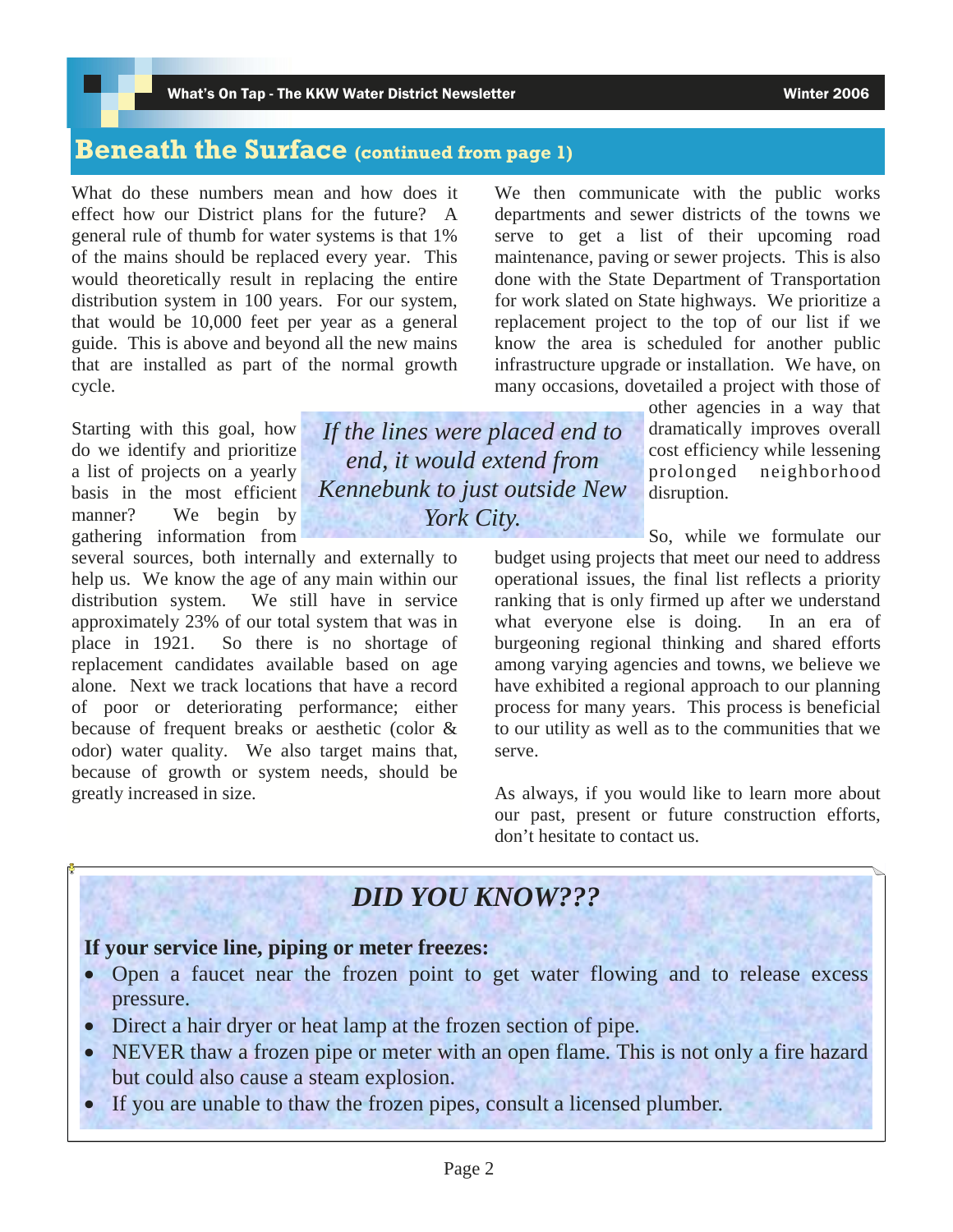### **Lots of Changes in the Water District**  *Cindy Rounds, Administrative Assistant*

Over the past year, we've seen a lot of changes in staff at the Water District. Three of our longtime employees, **Don Holbrook, Harry Ross** and **Babe Nadeau**, retired after a total of 120 years of service. While the loss of these experienced men could have had a negative effect on our services, we were fortunate to have capable employees who were promoted into their positions.



Paul Cote (left), who joined our staff in 1990, assumed Don's position of Assistant Distribution Manager at the end of 2004. He had been Don's "*go to guy*" for a number of years and his advancement has proven to be a good fit. **Keith Archibald** (right) has been kept busy since his promotion to Assistant Utility Person. He also maintains the Backflow Prevention Program.



**John Gove** (left), with the District since 1986, became our new Service Technician. His duties are a combination of those previously undertaken by Harry along with other areas as needed. **Mike Johnston** (right), an employee since 2000, has been promoted to Utility Person, taking over Babe Nadeau's territory of Kennebunk and northern Wells.



Over the summer we welcomed (from left) **Mike LeBlanc, Tim Smith,** and **Dennis Buzzell** who have brought considerable knowledge to their jobs at the Water District. Mike came to us from the Arundel Public Works Department as a driver/operator. Tim most recently worked for Apex Construction doing projects in the Kennebunk area. Dennis has worked in construction for most of his life with an emphasis on welding and metal fabrication. We are very pleased that, as stated by their former employers, they are all conscientious and hardworking individuals.



A new face on the Board of Trustees is **Bob Emmons**. He was elected in April to serve a three-year term as representative of the town of Kennebunk. Being a former employee, Bob has a unique perspective on how the District works to accomplish its mission, *to provide the highest quality of water and customer service at a reasonable price*.

Our newest staff addition is Assistant Superintendent **Scott Minor**. See Meet the New Assistant Superintendent on page 4.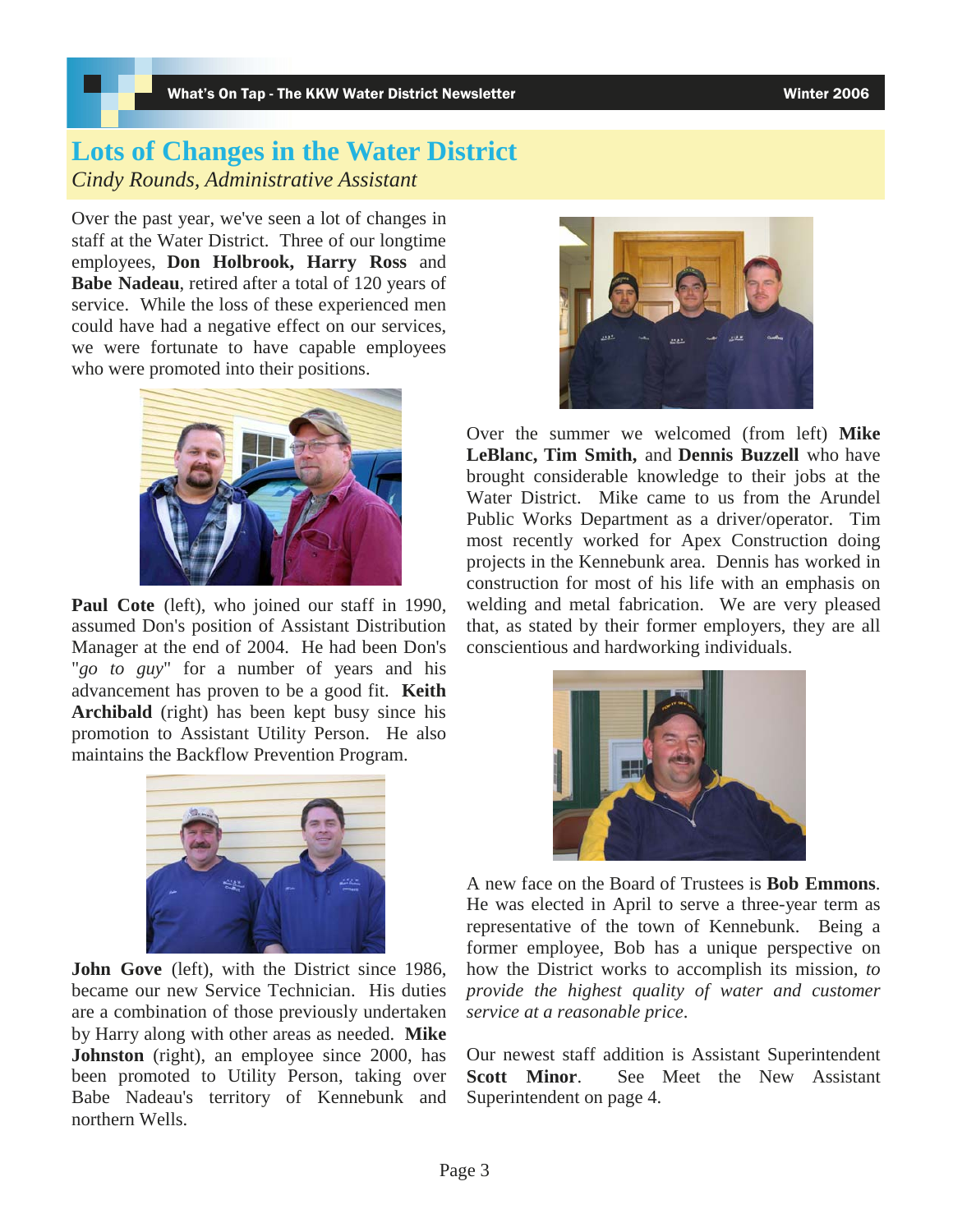#### **Converting to Condominiums? Planning Ahead Can Save Time and Money** *Paul Cote, Assistant Distribution Manager*

Some local towns and the Water District have recognized the need to address the increasingly popular trend of converting transient rental properties such as motels, hotels, cabins and cottages into individual living units/condominiums. In recent years, these conversions have affected the Water District because these types of conversions have to meet certain requirements. Better communication will help all parties involved to be sure that the new complexes meet the necessary requirements before the proposed ownership changes take place.

The Water District's concern with these condominium conversions is that in accordance with our Metering Policy (see our website, www.kkw.org), individual units must have individual shut offs and meters. This is not always the case with some existing transient rental properties and it is often necessary to reconfigure the

plumbing to meet the District's requirements. In many cases, the District becomes aware of these changes of ownership only after they occur. To reconfigure the plumbing after the conversions are complete is generally more involved and costly to the new owner/association. With better communication and planning, you can be assured that your property conversions go as smoothly as possible.

*DID YOU KNOW* that individual residential or commercial units require separate meters and shut offs? Any questions, please contact Paul Cote.

If you have questions or concerns, give me a call at 985-3385 or email me at pcote@kkw.org. I look forward to helping you.

#### **Meet the New Assistant Superintendent**  *Norm Labbe, Superintendent*

When Dacri and Associates, a local Human Resource consultant, recently recommended that we should reinstitute the Assistant Superintendent position, the

timing couldn't have been any better. In addition to our technical and administrative work load reaching an all time high, one of the most well-liked and respected water utility managers in the state was seeking a new opportunity in the waterworks industry. **Scott Minor**, a "Maine boy", a UMO graduate (go Black Bears!) and a registered professional engineer,

has worked 18 years at Augusta Water District, first as Engineer, then as Assistant General Manager, then for the past 10 years as General Manager. On January  $1<sup>st</sup>$ , 2006, he became our Assistant Superintendent.

In addition to overseeing the District's day-to-day operations and being in charge of the whole organization in my absence, he will be involved

> with engineering functions such as designing, budgeting and planning and will chair the District's Safety Committee.

> He is as close to a perfect fit for our organization as we could hope for. In addition to being intelligent and experienced, he is a team player and believes in the "mission above self" philosophy.

Please join me in welcoming Scott and his family to our community. Scott can be reached at sminor@kkw.org.

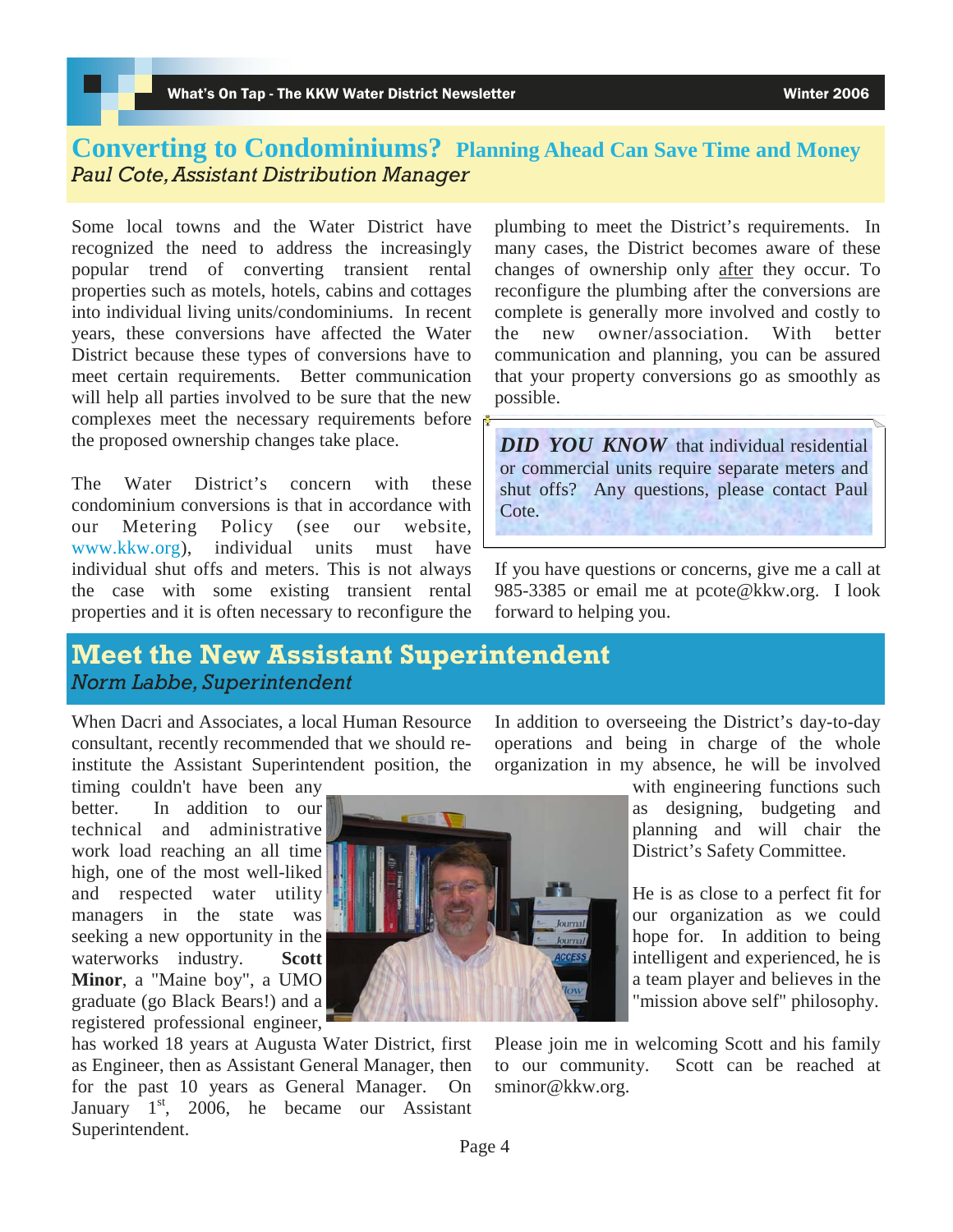### **2005 – A Year in Review (continued from page 1)**

participating in meetings of the Sanford Airport Advisory Committee, helping to assure that the airport area is developed and maintained in a manner that best protects the integrity of Branch Brook's water quality. (For more information on this collaborative effort, go to www.kkw.org - About KKWWD - News Archive.)

**Progress with Regionalization**—As reported in our previous issue of *What's on Tap* and on our website, much progress has been made toward organizing the Southern Maine Regional Water Council. The first official meeting of the Council is scheduled to be held in January 2006. The primary focus of the Council will be to find ways to reduce costs, improve customer service and to conduct long-term regional water supply planning.

On another front, the Water District has been working closely with the Town of Kennebunk, the Kennebunk Sewer District and the Kennebunk Light and Power District in the areas of coordination of efforts, employee training and investigating ways to reduce operating costs. Several successful training sessions have recently been held.

Overall, it was a good year. We had no significant lost-time injuries. We managed to keep up with the demands of rapid customer growth. From a financial standpoint, our prior year's rate adjustment helped us end 2005 "in the black". Last but not least, we had an organizational review performed by an outside consultant which, along with other positive benefits, has resulted in the hiring of an Assistant Superintendent. We are well poised and looking forward to another successful year.

# **Multi-Purpose Facility Planned for 2006**

*Scott Minor, Assistant Superintendent* 

You may soon see a flurry of activity at the District's Branch Brook Filtration Plant. We will be constructing an innovative treatment, pumping and recycling facility that is designed to increase capacity and lower operating costs. In addition to treating and pumping groundwater from several recently-developed wells, it will also allow us to capture and recycle the water we use to backwash the filters in a way that meets today's stringent environmental regulations. This will give us the ability to use our emergency backup filters on a routine basis. For more information and updates on this innovative project, visit our website at www.kkw.org.

#### **Continual Learning and Improvement**  *Bill Snyder, Plant Manager*

The District provides many opportunities for its employees to improve their skills and to keep up with the latest regulations and technologies. In addition to a wide array of operational, regulatory and supervisory training, during 2005 our employees participated in over 500 hours of training, including the following:

| <b>Chain Hoist Safety</b>       |
|---------------------------------|
| <b>Safety Compliance</b>        |
| <b>Emergency Response</b>       |
| <b>Chlorine Handling Safety</b> |

WMD Radiological Nuclear Awareness Work Zone Safety Water Quality in Distribution System Source Water Protection Distribution System Protection Hazardous Communications Chemical Handling Safety Respiratory Program Revisions

We are confident that our employees are among the best trained water utility professionals in the business.